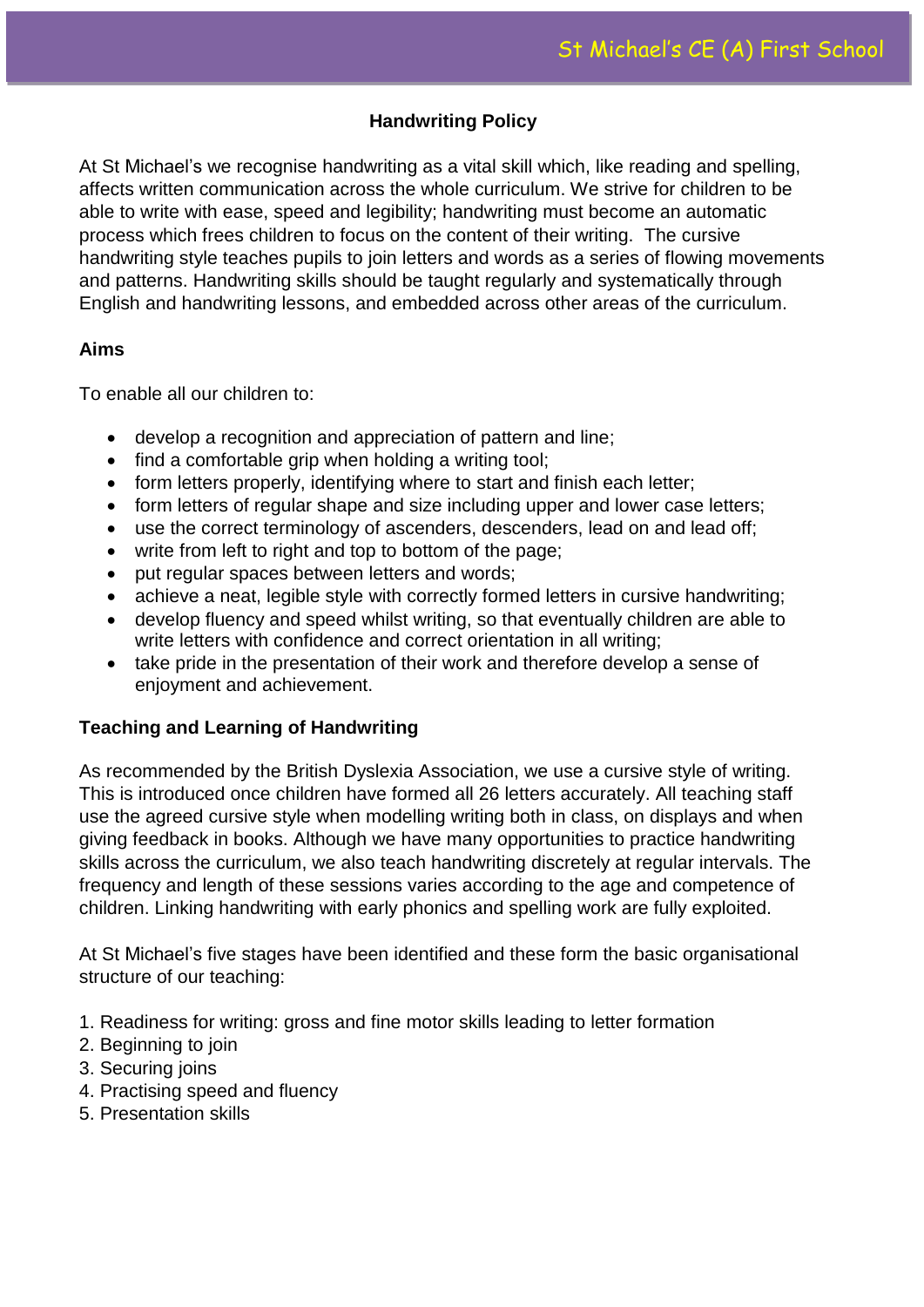Our agreed non-cursive script can be seen below:



Our agreed cursive style can be seen below:



Letters are taught in groups, according to how they are formed. Handwriting families are:  $1.$  i  $1$  t j

- 2. c o a d g q
- 3. n m h r
- 4. u v w y
- 5. b p k
- 6. s e f
- 7. z x

We use the Letter-join programme to teach handwriting. We use the non-cursive script in Early Years and introduce the cursive script in the Summer of Reception for those who are forming the 26 letters of the alphabet correctly.

### **Early Years**

In the Early Years children engage in prewriting or writing 'readiness' activities. They will have access to a range of writing media and experiences. They need to practice with implements of different size, weight and type in order to develop the necessary skills. Activities can include: threading, construction apparatus, weaving, tracing, stencils,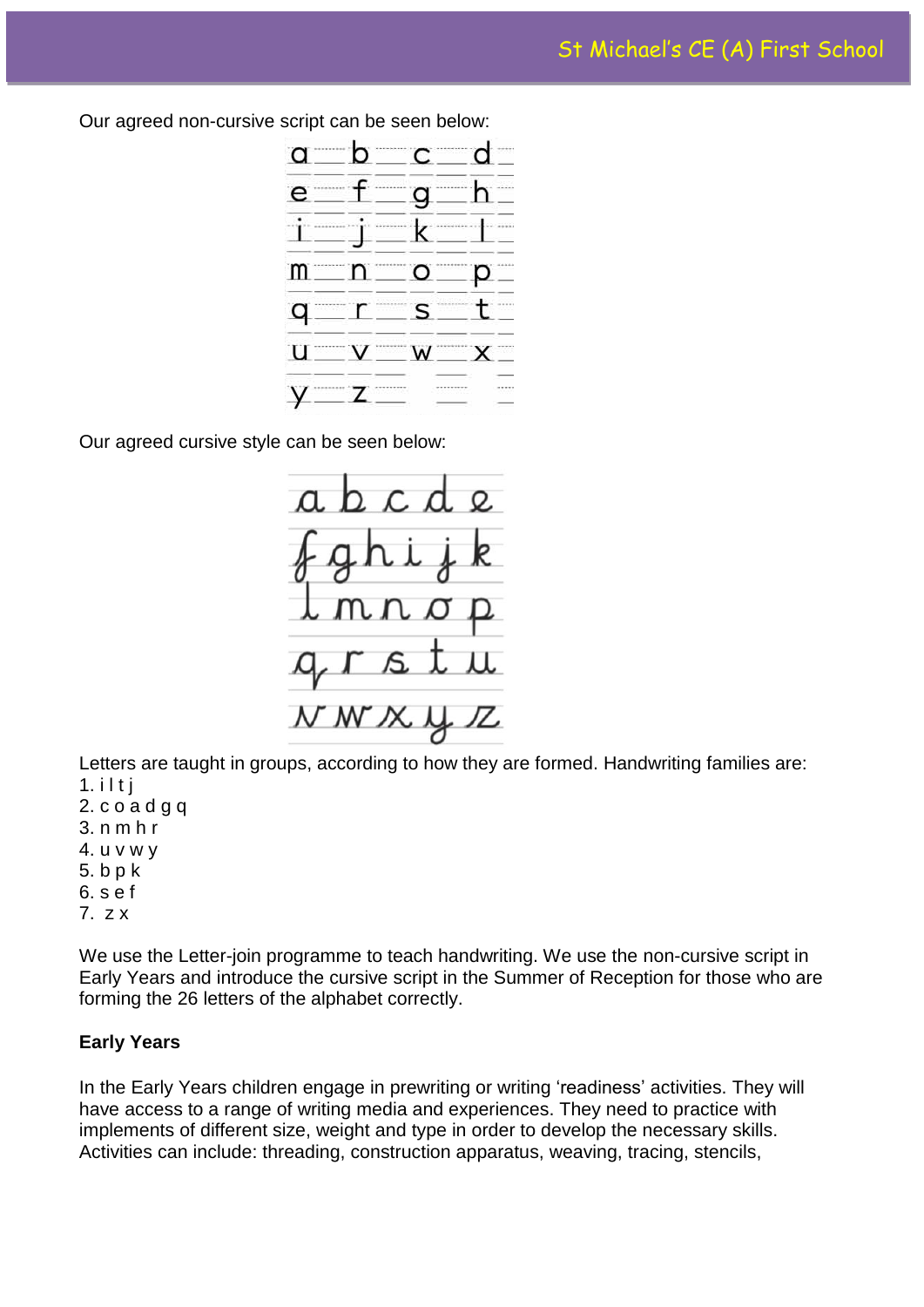colouring, painting, scissor skills. Implements used may include: pens, pencils, crayons, felt tips, chalk, interactive whiteboard, sticks, paints and water.

As children make progress with handwriting skills and are engaged in formal handwriting sessions, pencils should be the only implement used for formal writing sessions. At first, children should not be taught to join letters or to start every letter 'on the line' with a 'leadin', because these practices cause unnecessary difficulty for beginners. Children will be taught to join the letters in digraphs and begin a cursive script in the Summer term. All letter formation will be modelled correctly by an adult and all handwriting activities will be supervised to ensure letters are formed, and eventually, joined correctly. Children will be asked to sit correctly at the table, holding a pencil comfortably and correctly. In Reception, handwriting will be taught discretely for two twenty-minute sessions.

# **Key Stage 1**

In Year 1 children will continue to be taught to:

- form lower-case letters in the correct direction, starting and finishing in the right place.
- Form lower-case letters of the correct size relative to one another.
- Use the diagonal and horizontal strokes that are needed to join letters (capital letters are not joined)
- Form capital letters.
- Use spacing between words that reflects the size of the letters.

Children will have daily twenty-minute handwriting sessions per week. In Year 2 this will decrease to three twenty-minute sessions, whilst handwriting continues to be linked to all learning across the curriculum.

By the end of Key Stage 1, the majority of children will be able to write legibly, using upper and lower-case letters appropriately, and with the correct spacing between words, with the majority of children also joining their writing. Where required, some children will use pencil grips and other specific resources to support their handwriting development.

# **Key Stage 2**

In Years 3 and 4 most children will be joining their handwriting. It is expected that pupils will write in a joined, cursive style throughout their independent handwriting across all areas of the curriculum. Handwriting lessons will continue to be taught directly and children will have two twenty-minute handwriting session each week. The aim of handwriting in Years 3 and 4 is to increase the legibility, consistency and quality of their handwriting and also the fluency with which children are able to write down what they want to say. This will also support the development of children's composition and spelling.

At the start of Year 4 most children will be writing in pencil, however, as children show that they can form and join letters correctly and that they can present their work neatly, children will receive their 'Pen Licence' and therefore will be expected to write in pen. Pens will be used in all subjects except maths and art, where pencils will be used. It will be expected